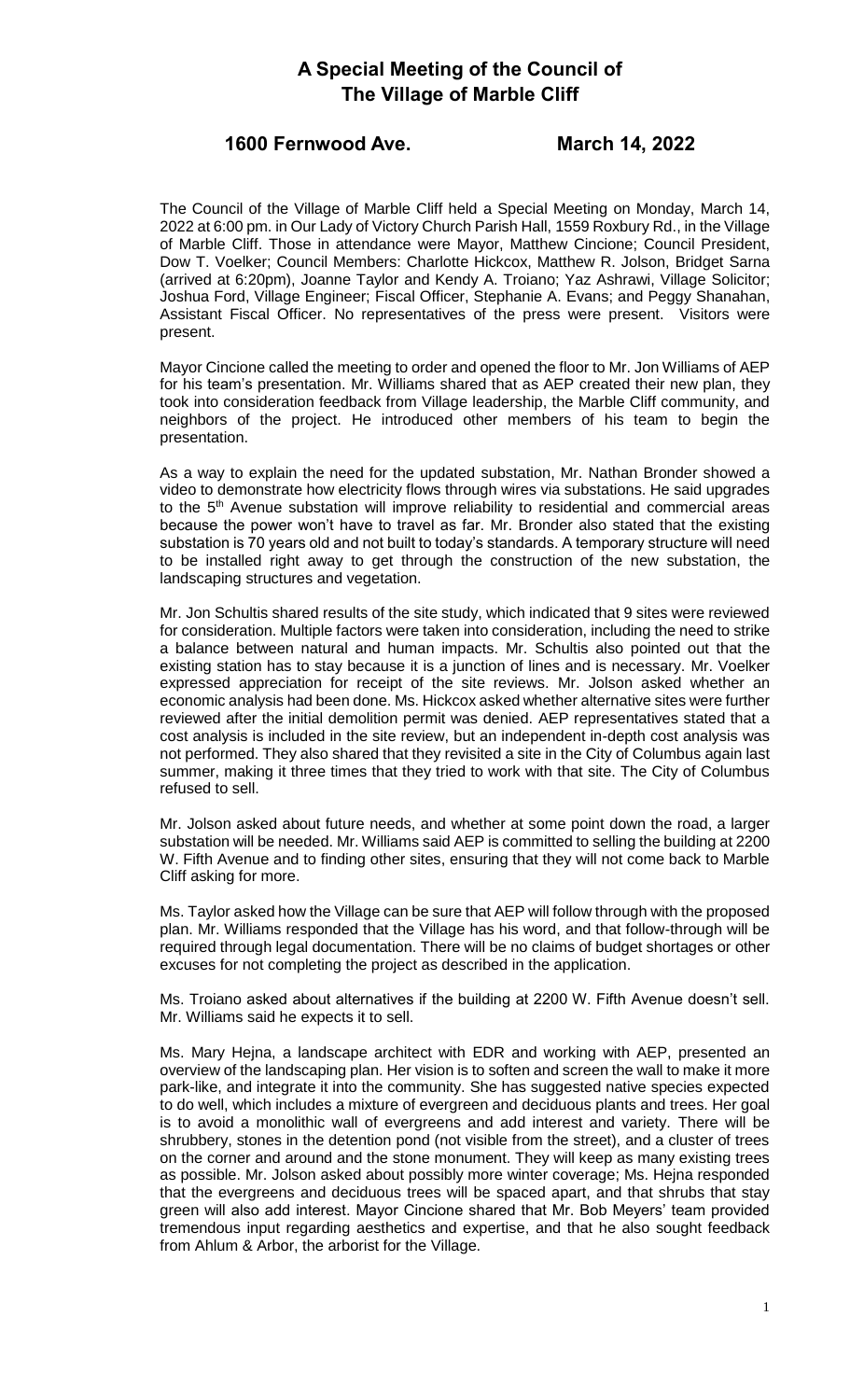## **A Special Meeting of the Council of The Village of Marble Cliff**

#### **1600 Fernwood Ave. March 14, 2022**

Mr. Jolson asked about the commitment on maintenance. Mr. Williams indicated that AEP wants to work with the Village on a maintenance plan. Mr. Ashrawi pointed out that at the next Council meeting, when a decision is to be made about whether to approve the demolition permit, conditions can be placed on that approval (ie: project will look like the proposed plan, maintenance, etc). Mayor Cincione suggested that the Village might be best equipped to handle maintenance, and that perhaps a maintenance agreement can be worked out with AEP. With regard to timing, the wall will go up first and then the detention pond; planting will come after that, either in the fall or spring. Ms. Hickcox asked about the depth of water in the detention pond. It is expected that it would be 4 feet at most, but Council was reminded that it is a detention pond (not a retention pond) and that most of the time there will be no water in it. With regard to the monument sign at the corner, the Village will participate in the design. Mr. Ford asked about possible constraints surrounding the sewer line and wanted to ensure that the Village will still have access to it.

Mr. Jolson mentioned the possibility of the railroad tracks becoming a trail someday and asked if the back view of the substation matters. That will be determined later, however, Mr. Williams stated that AEP has a meeting set up with First Community Village to talk about their view. AEP's feeling is that it will be slightly improved but they are reaching out now to address any concerns they may have.

Ms. Hickcox asked if this is the first time that AEP has done a project with landscaping like this. AEP responded that it is not the first, but it is the tallest and nicest. Ms. Hickcox also asked if the wall meets security measures for AEP; they answered, yes.

AEP made their case for needing the site, and the demolition of one building at 2300 W. Fifth Ave. They plan to address zoning specifics at the hearing next week but feel confident they have met those requirements.

Ms. Hickcox asked about possible interruption of traffic and/or power during construction. Mr. Williams replied that traffic may be slowed as equipment is moved in and that some short outages may occur. Those affected by the outages will be notified in advance.

Ms. Troiano asked about the number of parcels and suggested that AEP will need to ask for a lot split in order to sell the building at 2200 W. Fifth Ave. This will come later as next week's hearing is just for the demolition permit.

Mr. Voelker asked some questions about the demolition application and wondered if some of it is "boilerplate" (specifically for some of the technical specifications for sites, like blasting, fencing, etc) to ensure that some parts of it do not apply to this project. AEP indicated that yes, some parts of the application are boilerplate, and Council was assured that there will be no blasting involved.

Mr. Voelker thanked the AEP team for the presentation and for all the work they've done. Mr. Jolson agreed, and appreciated that AEP stepped up.

Mr. Dan O'Harra of Riverside 10, LLC, spoke on behalf of Mr. Bob Meyers and shared that his team and a group of AEP representatives worked really hard on this project and that they really appreciate the teamwork. He also noted that Mr. Meyers and his team will support Village leadership in their decision.

Ms. Troiano thanked the AEP team for listening to the community and addressing their concerns.

Mr. Williams apologized for the first run at the demolition permit and thanked the Village leadership and Riverside 10 for their work.

#### ADJOURN

**Mr. Voelker moved to adjourn the meeting; Ms. Troiano seconded. Motion passed. Mr. Cincione adjourned the meeting at 7:20 pm.**